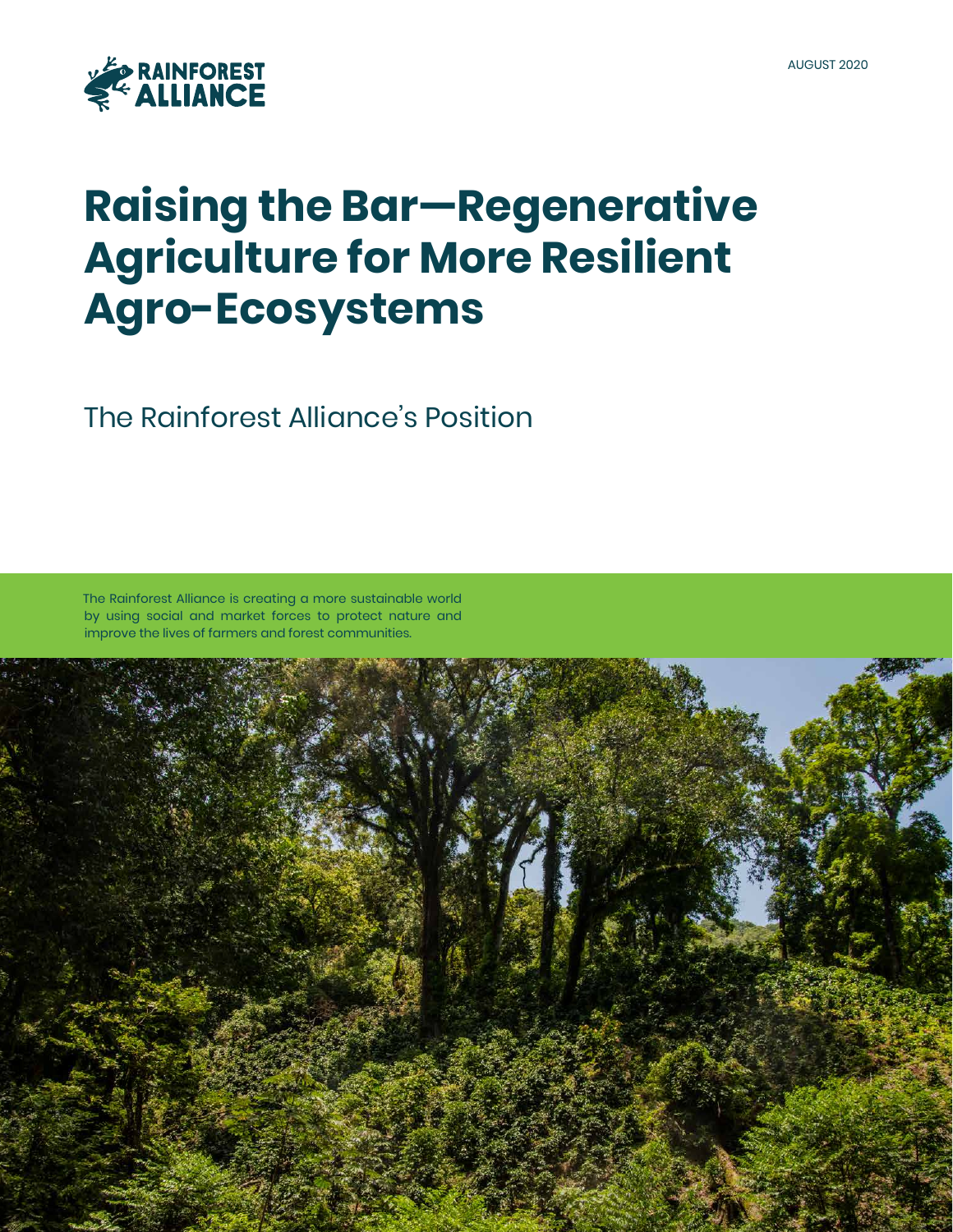# **CONTENTS**

| <b>INTRODUCTION</b>                                                      | 3 |
|--------------------------------------------------------------------------|---|
| THE RAINFOREST ALLIANCE'S APPROACH<br><b>TO REGENERATIVE AGRICULTURE</b> | 4 |
| <b>PRINCIPLES AND PRACTICES</b>                                          | 4 |
| At plot level                                                            | 4 |
| At farm level                                                            | 4 |
| At landscape level                                                       | 4 |
| THE RAINFOREST ALLIANCE'S IMPACT ON                                      |   |
| <b>REGENERATIVE AGRICULTURE</b>                                          | 4 |
| On soil health                                                           | 4 |
| On biodiversity conservation and<br>forests                              | 5 |
| On water conservation                                                    | 5 |
| On improved productivity                                                 | 6 |
| On reduced pesticide use                                                 | 6 |
| On climate change mitigation and<br>adaptation                           | 6 |
| On improved livelihoods                                                  | 7 |
| <b>CONCLUSION</b>                                                        | 7 |
| <b>REFERENCES</b>                                                        | 8 |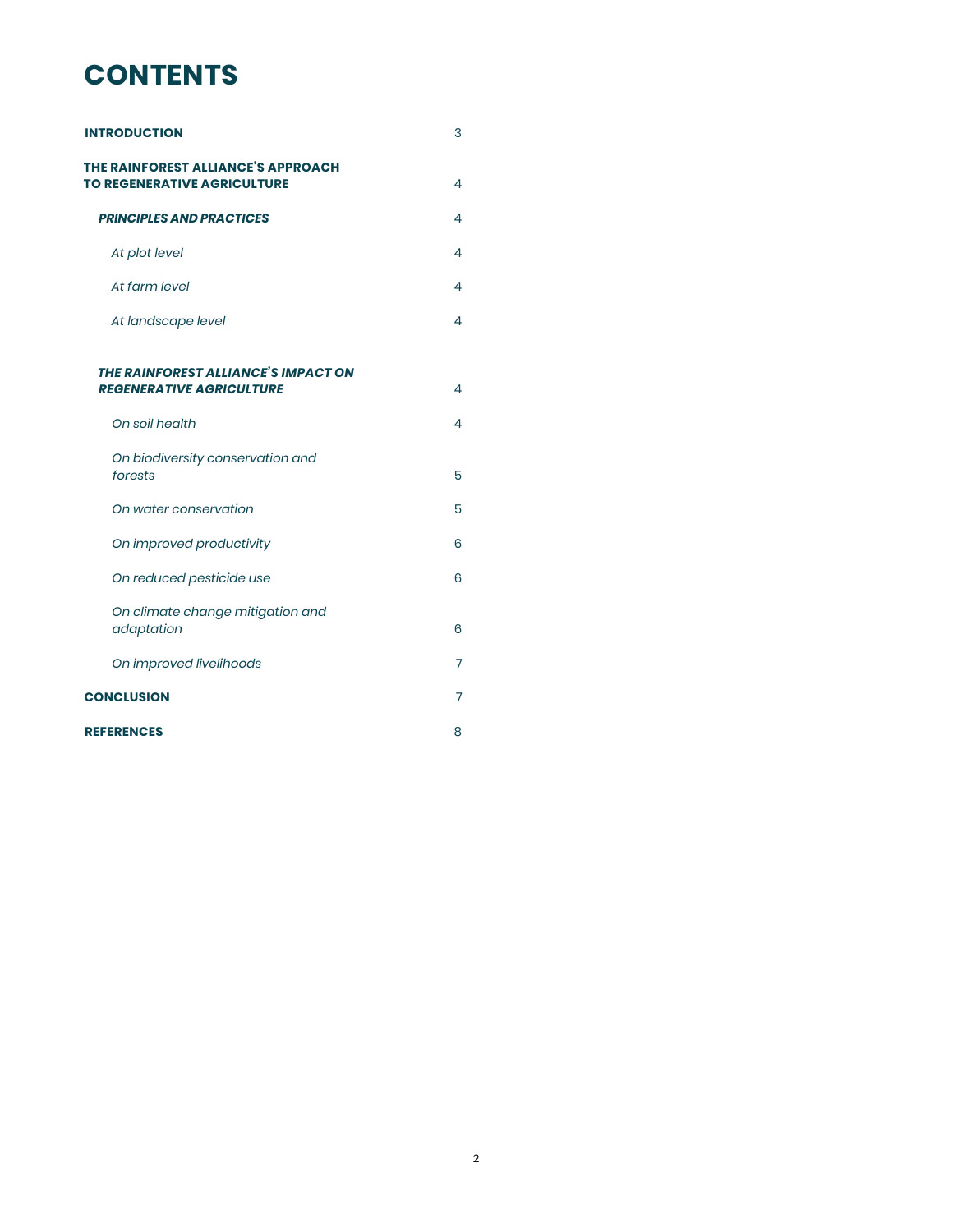### **INTRODUCTION**

#### **A GLOBAL CHALLENGE**

With a growing human population expected to reach 9 billion by 2050, a major challenge of this century is meeting demand for agricultural production while conserving biodiversity and mitigating and adapting to climate change. Agriculture is one of the main contributors to climate change and biodiversity loss globally. At the same time, it represents an opportunity to protect and enhance biodiversity, and to mitigate and adapt to climate change.

Agricultural production generates an estimated 24 percent of total human-made greenhouse gas emissions' through land use change (around 10 percent) and direct agricultural production (14 percent). Half of this 14 percent is attributed to emissions from cattle production, and the other half to plant production systems, with soil fertilization making a substantial contribution.

Recent studies continue to highlight the ongoing decline in global biodiversity. The 2019 report on biodiversity by the Intergovernmental Science-Policy Platform on Biodiversity and Ecosystem Services (IPBES)2 estimates that around 1 million animal and plant species face extinction, many within decades, unless action is taken to reduce biodiversity loss. The main cause of this devastating loss of species is human activity that might destroy species' habitats, overexploit species (such as through overfishing), cause pollution, and help spread invasive species or diseases. The World Wide Fund for Nature (WWF) estimates that habitat destruction is the major threat to all taxonomic groups globally<sup>3</sup>. The majority of this destruction is driven by the agricultural sector.

#### **WHAT IS REGENERATIVE AGRICULTURE?**

In the face of climate change and biodiversity loss, well managed agriculture can be a force for greater adaptation and resilience. Regenerative agriculture takes a conservation and rehabilitation approach to food production. It focuses on the potential of agriculture to provide a multitude of ecosystem services<sup>4</sup>, such as carbon sequestration into soil and standing biomass, watershed protection, and biodiversity conservation—all of which contribute to ecosystem and climate resilience.

There is no universally accepted definition of regenerative agriculture. While some approaches focus strictly on soil health improvements and its carbon storage capacity<sup>5</sup>, others are broader and focus on the overall regeneration and health of the ecosystem. For the Rainforest Alliance, "regenerative agriculture" comprises a broad set of principles and practices under the umbrella of climate-smart agriculture. Taking an agroecology and integrated system management approach, regenerative agriculture aims to increase biodiversity, enhance ecosystem services, and increase agroecosystem resilience thus leading to resilient livelihoods. This way of farming is based on enhancing the inherent strengths of agroecosystems, ultimately enabling a reduction of external inputs (synthetic fertilizers and pesticides) and increasing farm net income by reducing costs.

Among the systems and practices commonly promoted under regenerative agriculture<sup>6</sup>, the Rainforest Alliance focuses on conservation agriculture (with an emphasis on soil health) and lower-input agriculture, including precision agriculture and agroforestry, as the systems that can best deliver the outcomes we aim to achieve.

By protecting and improving ecosystem health, and following regenerative agriculture practices and principles, farmers have an opportunity to improve their productivity and their livelihoods—as livelihoods and ecosystem protection are inextricably intertwined.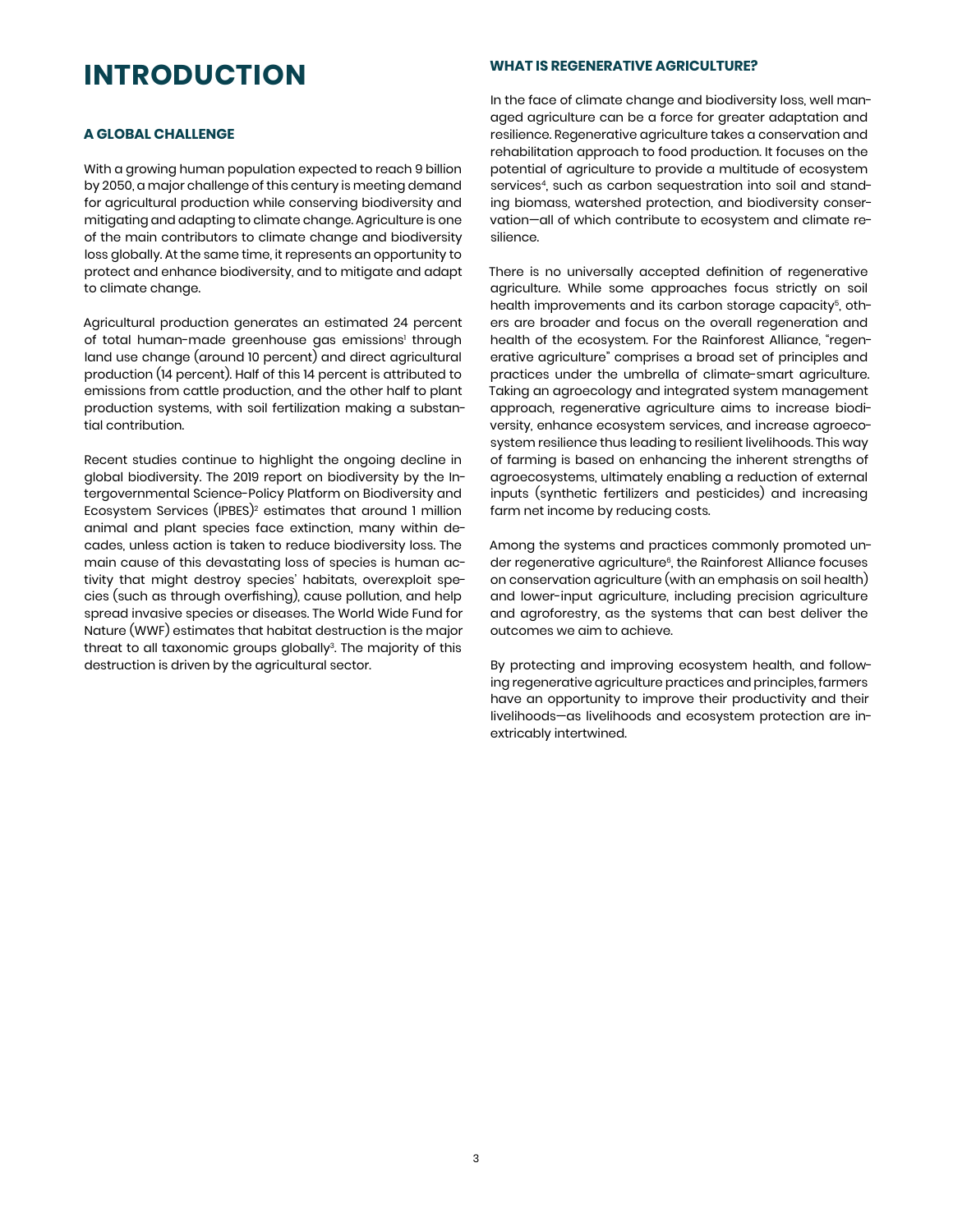# **THE RAINFOREST ALLIANCE'S APPROACH TO REGENERATIVE AGRICULTURE**

For over 30 years, the Rainforest Alliance has been working to make agriculture and forestry more sustainable through crop certification and landscape management. Our holistic approach and understanding of sustainable agriculture incorporate many of the principles of regenerative agriculture, such as organic soil management (including composting and mulching), integrated pest management, agroforestry, and a focus on climate-smart practices. We work mainly with perennial crops that offer great potential for carbon sequestration, soil regeneration, and positive impacts on biodiversity. We acknowledge the great importance of context, and support practices and recommendations that are tailored to the specific local realities, climate, and socioeconomic situation of each farming group and individual. We believe that full compliance with all criteria in the new Rainforest Alliance [Sustainable Agriculture Standard 2020](https://www.rainforest-alliance.org/business/tag/2020-certification-program/) leads to regenerative agriculture.

#### **PRINCIPLES AND PRACTICES**

Regenerative agriculture comprises a wide range of principles and practices that can be applied at different scales.

#### *At plot level*

At this level (i.e., the focus on a sub-section of the farm where a particular crop is grown), one of the key principles is to improve soil health, which means improving the soil's chemical, physical, and biological properties. Practices that support this principle include adding organic matter, using cover crops and mulch to protect the soil, no-tillage, crop rotation, intercropping, and increasing plant diversity. Implementing these practices may improve nutrient availability and exchange capacity. A better soil structure results in greater capacity for water retention and infiltration, as well as enhanced biological activity—all of which has a positive effect on nutrient availability and carbon sequestration. A healthy soil results in healthier crops that are resilient to pest and diseases, reducing the need for inputs such as fertilizers and pesticides. Reducing such external, often polluting inputs is another of the key principles of regenerative agriculture. To reduce pesticide use, farmers take an integrated pest management (IPM) approach in which pesticides are used as the very last resource and under strict measures.

#### *At farm level*

At this level (i.e., an area of land devoted to agricultural production), the focus is on protecting and managing natural ecosystems to conserve biodiversity and enhance ecosystem services. Promoted practices include protecting on-farm forests and forest patches, implementing agroforestry systems, and establishing and maintaining riparian buffers (i.e. buffers beside rivers and streams) to protect aquatic ecosystems. Natural habitats on farms provide shelter for animals (insects, birds, bats, other mammals), some of which are extremely important to agricultural systems, for example providing pest control and crop pollination.

#### *At landscape level*

Regenerative agriculture can also support biodiversity conservation and climate change adaptation and mitigation in the wider landscape (i.e., an area covering a range of different ecosystems at a regional level). The principles and practices of regenerative agriculture (for example, the implementation of diverse agroforestry systems) can support the connectivity of forest patches and the conservation of key natural ecosystems such as forests and peatlands. Adopting regenerative agriculture also has positive effects on productivity, reducing pressure on forests (deforestation and forest degradation) due to agricultural expansion.

#### **THE RAINFOREST ALLIANCE'S IMPACT ON REGENERATIVE AGRICULTURE**

#### *On soil health*

The Rainforest Alliance Sustainable Agriculture Standard promotes a holistic approach to soil management in line with conservation agriculture to improve the soil's chemical, physical, and biological properties and reduce the use of synthetic fertilizers. We ask farmers to perform a soil assessment to better understand its characteristics, and based on this assessment to take appropriate measures for soil management. Measures promoted in the standard focus on building up soil organic matter, increasing on-farm nutrient recycling, and improving the soil's capacity to absorb and retain water. Other supporting practices include composting, mulching, cover crops, selective weed management, and soil conservation strategies. Farmers also use soil tests and analyses to better understand nutrient availability and requirements. Based on these analyses, they are expected to develop a more tailored nutrient management strategy involving precision fertilization—applying nutrients when and where they are needed to avoid excess application and eutrophication (i.e. harmful algal blooms and dead zones in water bodies), and to minimize run-off.

Studies in Colombia, Ghana, and Nicaragua comparing Rainforest Alliance Certified™ versus non-certified farms showed that certified farms are more effective at implementing erosion-preventing measures and enhancing soil fertility and overall soil health $7,8$ .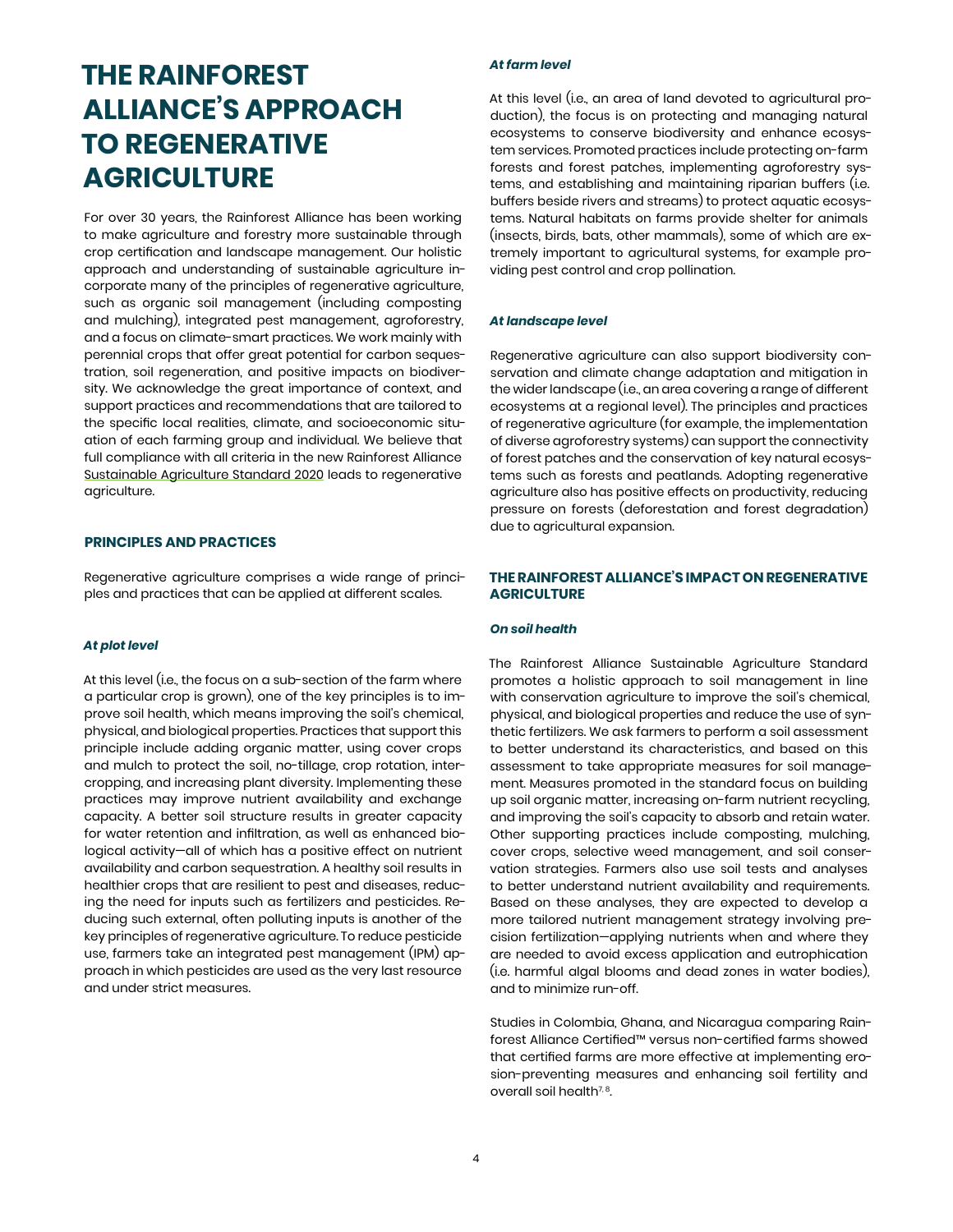

*Contour planting, as seen here with tea bushes on a Rwandan farm, helps reduce soil erosion. Photo credit: Adam Gibbon*

#### *On biodiversity conservation and forests*

The Rainforest Alliance approach is based on the principle of mainstreaming biodiversity conservation in all farming and environmental protection activities. That is why there are no specific individual criteria for biodiversity conservation in the new Rainforest Alliance Sustainable Agriculture Standard. Rather, several criteria in the management, farming, and environmental chapters aim both to prevent negative impacts from farming on biodiversity and to foster positive ones. These include: maintaining and increasing the diversity of native vegetation through practices such as agroforestry, establishing wildlife corridors, and conserving all-natural ecosystems; taking steps to diversify production systems and support functional biodiversity (pollinators and natural predators of pests) through an IPM strategy; supporting the protection of endangered species and other native plants and animals by prohibiting hunting and minimizing the spread of invasive species and human-wildlife conflict; and reducing negative impacts of farming by improving soil health through mechanisms such as erosion control and increasing soil organic matter. Another priority in the wider landscape is the protection of high conservation value areas such as Key Biodiversity Areas, intact forest landscapes, Ramsar sites, and

UNESCO World Heritages Sites and areas of cultural importance. These are areas of outstanding biological, ecological, social, or cultural significance. High conservation value areas are identified according to a risk-based approach, where different actions need to be taken depending on the area's risk level.

Evidence shows that Rainforest Alliance Certified farms are able to be regenerative and support biodiversity conservation at farm and wider landscape levels, and have higher forest quality<sup>9</sup>, higher carbon stocks, increased habitat connectivity<sup>10, 11</sup>, lower deforestation and forest degradation<sup>12</sup>, and improved migratory and forest bird communities compared with non-certified farms<sup>13, 14</sup>. This has been shown in studies from Brazil, Colombia, Ethiopia, Ghana, and Nicaragua. Through our landscape and community projects we have supported the Petén forest communities of Guatemala to protect and sustainably manage the Maya Biosphere Reserve. Recent studies show that over 20 years the communities of the Maya Biosphere Reserve have successfully lowered the deforestation rates in Forest Stewardship Council® certified forestry to near-zero<sup>15, 16</sup>.

#### *On water conservation*

Through the standard, Rainforest Alliance certification requires that farmers create and maintain all riparian buffer zones to protect aquatic ecosystems; implement zones next to natural ecosystems (including aquatic ecosystems) where chemicals are not applied; keep chemical storage infrastructure at a safe distance from water bodies; and test and implement wastewater management systems, for example in the case of wet coffee milling (a method of separating the fruit of the coffee cherry from the bean within). The Rainforest Alliance expects farms to maintain their irrigation systems to avoid leaks and improve irrigation efficiency, based on crop water needs and weather conditions. All these practices conserve and maintain water quality at the farm and wider landscape levels.

Studies show that Rainforest Alliance Certified farms have higher rates of adopting water conservation practices. Three separate studies in Côte d'Ivoire, Ghana, and Kenya found that Rainforest Alliance Certified cocoa farms applied water-related best management practices at higher rates than non-certified farms17, 18, 19, 20.



*A woman collecting rainwater in the Guatemalan Altiplano Photo: Sergio Izquierdo*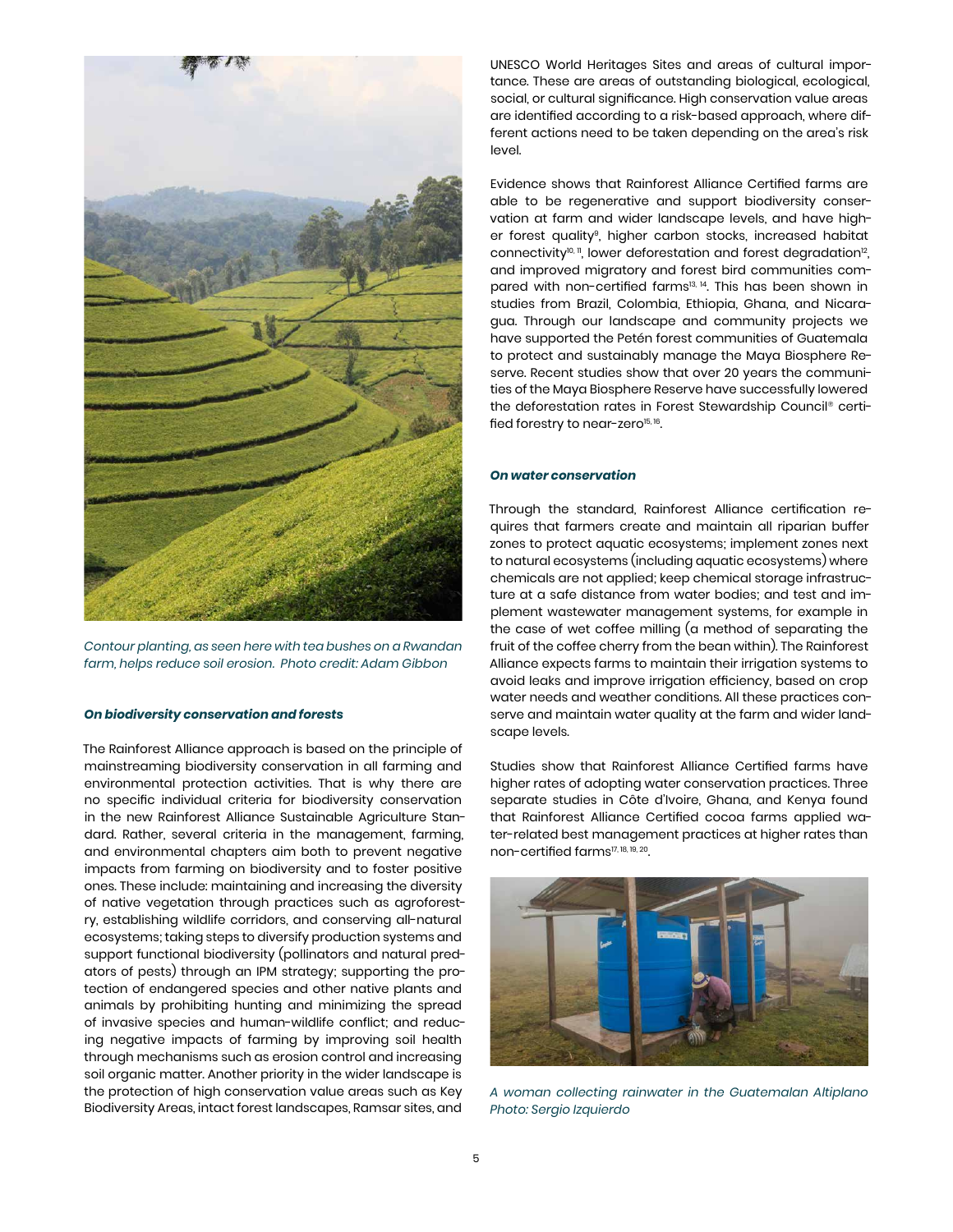#### *On improved productivity*

Rainforest Alliance Certified farmers often have higher yields than non-certified farms through implementing regenerative agriculture practices. In the Junin region of the Peruvian Andes, researchers compared coffee yields on Rainforest Alliance Certified and non-certified coffee farms<sup>21</sup>. They found that a Rainforest Alliance Certified coffee cooperative increased its annual production by 148 kg/ha compared with non-certified farms, which led to an additional US\$280/ha in coffee net revenue for certified farms. Similarly, research in Vietnam shows that certified farms are able to maximize coffee yields while minimizing environmentally detrimental inputs<sup>22</sup>. They found that certified farms had higher eco-efficiency scores, indicating that they achieved higher yields with lower inputs (agrochemicals, water, and land). The analysis showed that both certified and non-certified farms could reduce inputs by an additional 50 percent on average without sacrificing productivity. The yield increase is driven by the combination of different agronomic practices such as improving soil health, effective pruning, fertilization strategy, agroforestry systems, and IPM strategy. All of these practices are key aspects of regenerative agriculture.



*Coffee grows under the shade of trees in Peru. Photo: David Dudenhoefer*

#### *On reduced pesticide use*

The Rainforest Alliance works to limit the exposure of workers, surrounding communities, and nature to harmful pesticides. Our certified farms perform significantly better than non-certified farms in terms of pesticide use and management. For example, a study in Ghana found that significantly more Rainforest Alliance Certified farms improved their pesticide management practices compared with non-certified farms, and had better record-keeping and storage of agrochemicals<sup>23</sup>. Similarly, a study in Ecuador compared the performance of 10 Rainforest Alliance Certified banana farms and 15 similarly sized non-certified farms relative to 29 environmental and social best practices24, and found that certified farms performed better regarding pesticide management. This is because the Rainforest Alliance Sustainable Agriculture Standard has always included strict safety requirements for workers applying

pesticides, and has limited the use of hazardous pesticides. The standard's pesticide management requirements are based on a strong IPM approach. This approach highlights the importance of preventing and monitoring pests, and encourages natural and manual pest control mechanisms such as crop sanitation, drainage control to prevent excessive soil moisture, and the use of preventive applications like mineral oils. Following a tailored IPM plan also means that preference is given to low-toxicity pesticides, and that pesticides are applied only to the parts of the crop affected by pests. In addition to requiring IPM, the standard requires limiting the use of pesticides.

#### *On climate change mitigation and adaptation*

The Rainforest Alliance approach to adaptation and mitigation of climate change impacts considers regenerative agriculture as an essential set of principles and practices that fall under the umbrella of climate-smart agriculture. This broader approach—climate-smart agriculture—takes account of current and future climate risks to define the best mitigation and adaption approaches for the specific climate hazards. The Rainforest Alliance supports farmers by providing insights on current and future climate risks, and implementing measures to build adaptive capacity and resilience against climate change impacts within the Rainforest Alliance certification system, as well as within its landscape and community projects.

Some recent studies have shown the importance of building resilience to climate change impacts on Rainforest Alliance Certified farms in addition to their contributions to climate change mitigation. One study in Brazil found that cattle farms implementing sustainable livestock programs (including the Rainforest Alliance) generated 35 percent fewer greenhouse gas emissions<sup>25</sup>. And another study with Colombian coffee farmers showed that certified farmers were more resilient to adverse climatic conditions26. In a year of adverse weather and abundant fungal infestations, they only lost 1 percent of their yield while a control group lost 52 percent.

![](_page_5_Picture_10.jpeg)

*Former logging staging area turned mahogany regeneration site at Carmelita forest concession. Saplings with red ribbons are mahogany. Photo: Sergio Izquierdo*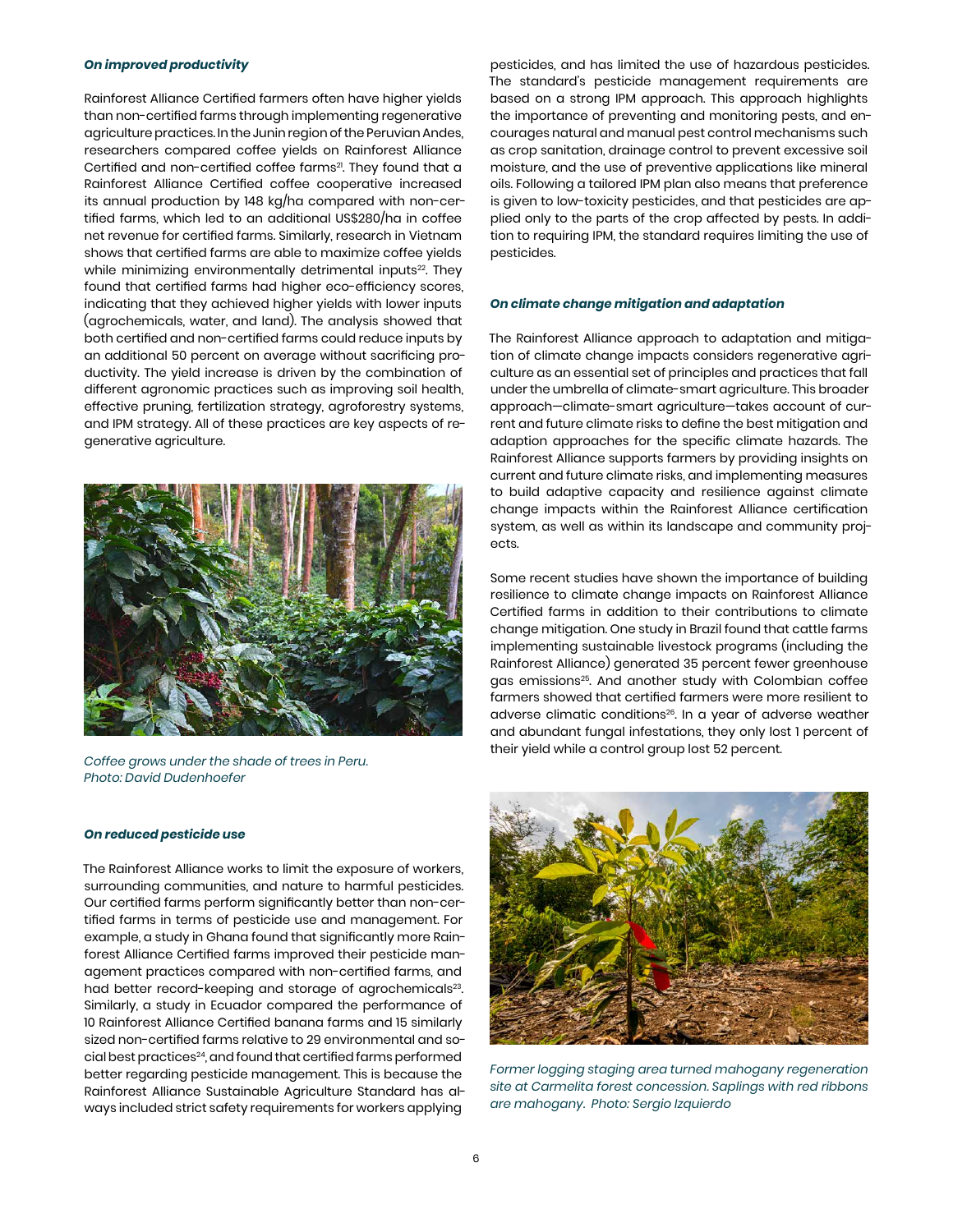#### *On improved livelihoods*

Compliance with the Rainforest Alliance's certification system often has a positive impact on farmers' income and financial wellbeing. Studies have found that this effect is generally driven by higher yields on certified farms, often due to improved soil health, among others<sup>27, 28, 29</sup>. Certified crops often-but not always—receive higher market prices. As well as increasing yields, certification also helps farmers improve the quality of their crops, an impact that is attributed to training in better agronomic practices. The Rainforest Alliance approach to tackling low incomes and supporting sustainable livelihoods centres around helping farmers improve their business through improving farming and farm management, which allows them to be more profitable and resilient. We enable farmers to access relevant data to help assess and mitigate the risks and opportunities in their environment, and allow households to make informed decisions resulting in better incomes. An important aspect here is our focus on gender equity—women are central to the fight against climate change and the impending global food crisis. Gender equality is not only a question of human rights, or of increasing economic activity in developing countries. It is the key to effectively meeting some of the greatest challenges we face. Finally, we recognize that responsibility for improving livelihoods must be shared across the supply chain so that the risks, costs, and burdens of sustainable production do not fall on farmers alone. We take a shared responsibility approach designed to encourage companies to reward and invest in more sustainable production and drive more value from the supply chain to workers, creating greater transparency and shared value throughout the supply chain.

### **CONCLUSION**

The Rainforest Alliance's approach to regenerative agriculture is solidly embedded in the four areas where it operates—the certification program; projects at landscape level; our work with companies via tailored supply chain services; and as a priority focus of our advocacy strategy - to truly promote widespread adoption of regenerative agriculture, supply chain companies and other actors must offer additional support and incentives for farmers and farm groups, and monitor progress towards long-term outcomes and goals.. All of these contribute to a holistic strategy to support farmers and forest communities on their journey towards more resilient farming systems. We recognize that improved livelihoods, productivity, and environmental aspects are intertwined, and the interrelation of all these aspects needs to be considered holistically. This helps ensure that farms are operating in a way that respects the environment, farm workers, their families, and local communities, resulting in thriving and resilient livelihoods and landscapes, and restored ecosystems—goals shared with the regenerative agriculture approach. This is especially vital in today's context of population growth and climate crisis, enabling farming, one of the main contributors to climate change via greenhouse gases and land use change, to also grasp the opportunities for mitigation and adaptation through a transformation to regenerative agriculture.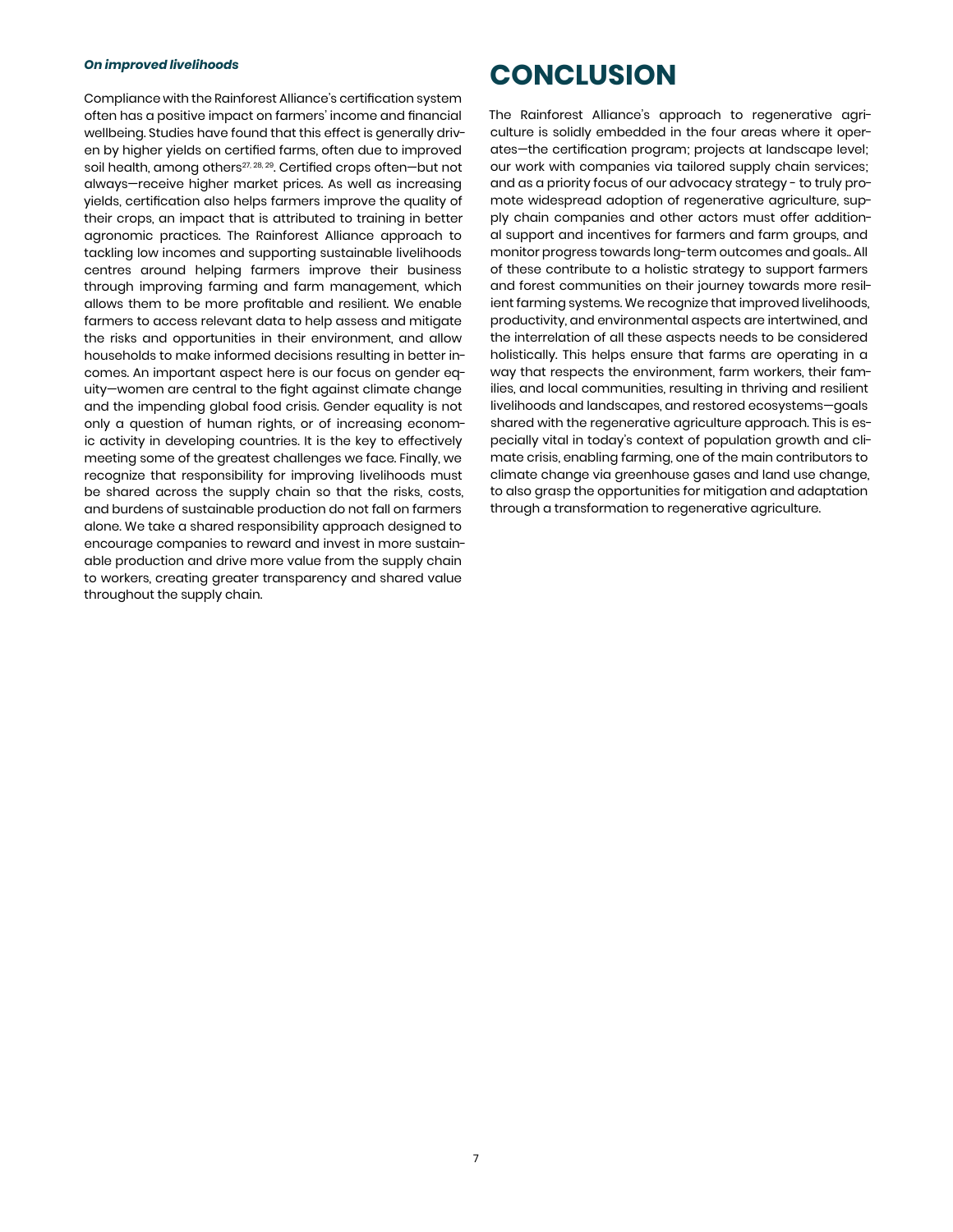### **REFERENCES**

Searchinger T, Waite R, Hanson C, Ranganathan J. (2019). Creating a sustainable food future: A menu of solutions to feed nearly 10 billion people by 2050. Final report. Washington, DC: World Resources Institute.

2 Brondizio ES, Settele J, Díaz S, Ngo HT (eds). (2019). Global assessment report on biodiversity and ecosystem services of the Intergovernmental Science-Policy Platform on Biodiversity and Ecosystem Services. Bonn, Germany: IPBES Secretariat.

3 Grooten M, Almond REA (eds). (2018). Living planet report 2018: Aiming higher. Gland, Switzerland: World Wide Fund for Nature.

4 Ecosystem services are the benefits people obtain from ecosystems: provisioning services (also known as goods) such as food and water; regulating services such as flood, pest, and disease control; cultural services such as spiritual and recreational benefits; and supporting services, such as nutrient cycling, that maintain the conditions for life on Earth. [www.cbd.int/doc/bioday/2008/ibd-2008-factsheet-01](http://www.cbd.int/doc/bioday/2008/ibd-2008-factsheet-01-en.pdf) [en.pdf](http://www.cbd.int/doc/bioday/2008/ibd-2008-factsheet-01-en.pdf)

5 Searchinger et al. (2017).Op. cit.

6 Burgess PJ, Harris J, Graves AR, Deeks LK (2019). Regenerative agriculture: Identifying the impact; enabling the potential. Report for SYSTEMIQ. Bedford, UK: Cranfield University.

7 Rueda X, Lambin EF. (2013). Responding to globalization: Impacts of certification on Colombian small-scale coffee growers. Ecology and Society 18(3), 21.

8 Fenger NA, Bosselmann AS, Asare R, de Neergaard A. (2017). The impact of certification on the natural and financial capitals of Ghanaian cocoa farmers. Agroecology and Sustainable Food Systems 41(2), 143–166. DOI: 10.1080/21683565.2016.1258606

9 Takahashi R, Todo Y. (2017). Coffee certification and forest quality: Evidence from a wild coffee forest in Ethiopia. World Development 92, 158–166.

10 Borgomeo E, dos Santos RF, Pinto LF, Metzger JP, Sparovek G. (2015). Does certification improve biodiversity conservation in Brazilian coffee farms? Forest Ecology and Management 357, 181–194.

11 Rueda X, Thomas NE, Lambin EF. (2014). Eco-certification and coffee cultivation enhance tree cover and forest connectivity in the Colombian coffee landscapes. Regional Environmental Change 15, 25–33. DOI: 10.1007/s10113-014-0607-y

12 Hughell D, Butterfield R. (2008). Impact of FSC certification on deforestation and the incidence of wildfires in the Maya Biosphere Reserve. New York: Rainforest Alliance.

13 Aerts R, Spranghers S, Şekercioğlu ÇH. (2017). Conservation of ecosystem services does not secure the conservation of birds in a Peruvian shade coffee landscape. Bird Conservation International 27(1), 71–82.

14 Komar O. (2012). Are Rainforest Alliance Certified coffee plantations bird-friendly? , San Salvador: SalvaNatura Fundacion Ecologica [https://www.rainforest-alliance.org/](https://www.rainforest-alliance.org/sites/default/files/2018-03/RA_Impacts_2018.pdf) [sites/default/files/2018-03/RA\\_Impacts\\_2018.pdf](https://www.rainforest-alliance.org/sites/default/files/2018-03/RA_Impacts_2018.pdf)

15 Hodgdon BD, Hughell D, Ramos VH, McNab RB. (2015). Deforestation trends in the Maya Biosphere Reserve, Guatemala (2000–2013). Rainforest Alliance., New York. [https://www.](https://www.rainforest-alliance.org/sites/default/files/2016-08/MBR-Deforestation-Trends.pdf) [rainforest-alliance.org/sites/default/files/2016-08/MBR-Defor](https://www.rainforest-alliance.org/sites/default/files/2016-08/MBR-Deforestation-Trends.pdf)[estation-Trends.pdf](https://www.rainforest-alliance.org/sites/default/files/2016-08/MBR-Deforestation-Trends.pdf)

16 Hughell et al. (2008). Op. cit..

17 Bennett M, Francesconi GN, Giovannucci D, Daitchman J. (2012). Côte d'Ivoire cocoa: COSA survey of Rainforest Alliance Certified farms. Committee on Sustainability Assessment. Rainforest Alliance, New York.

18 Fenger et al. (2017). Op. cit.

19 Borg J, Selmer JK. (2012). From Ghana to Magnum ice cream: Tracking down the organisation of sustainable cocoa product chains. MSc thesis, Chalmers University of Technology, Gothenburg, Sweden.

20 Waarts Y, Ge L, Ton G, Jansen D. (2012). Sustainable tea production in Kenya: Impact assessment of Rainforest Alliance and Farmer Field School training. LEI report 2012–043. Wageningen, the Netherlands: LEI Wageningen.

21 Barham BL, Weber JG. (2012). The economic sustainability of certified coffee: recent evidence from Mexico and Peru. World Development 40, 1269–1279.

22 Ho TQ, Hoang V-H, Wilson C, Nguyen TT. (2018). Eco-efficiency analysis of sustainability-certified coffee production in Vietnam. Journal of Cleaner Production 183, 251–260. DOI: 10.1016/j.jclepro.2018.02.147

23 Fenger et al. (2017). Op. cit.

24 Melo CJ, Wol, SA. (2007). Ecocertification of Ecuadorian bananas: Prospects for progressive north-south linkages. Studies in Comparative International Development 42, 256– 278.

25 Bogaerts M, Cirhigiri L, Robinson I, Rodkin M, Hajjar R, Costa Jr C, Newton P. (2017). Climate change mitigation through intensified pasture management: Estimating greenhouse gas emissions on cattle farms in the Brazilian Amazon. Journal of Cleaner Production 162, 1539–1550.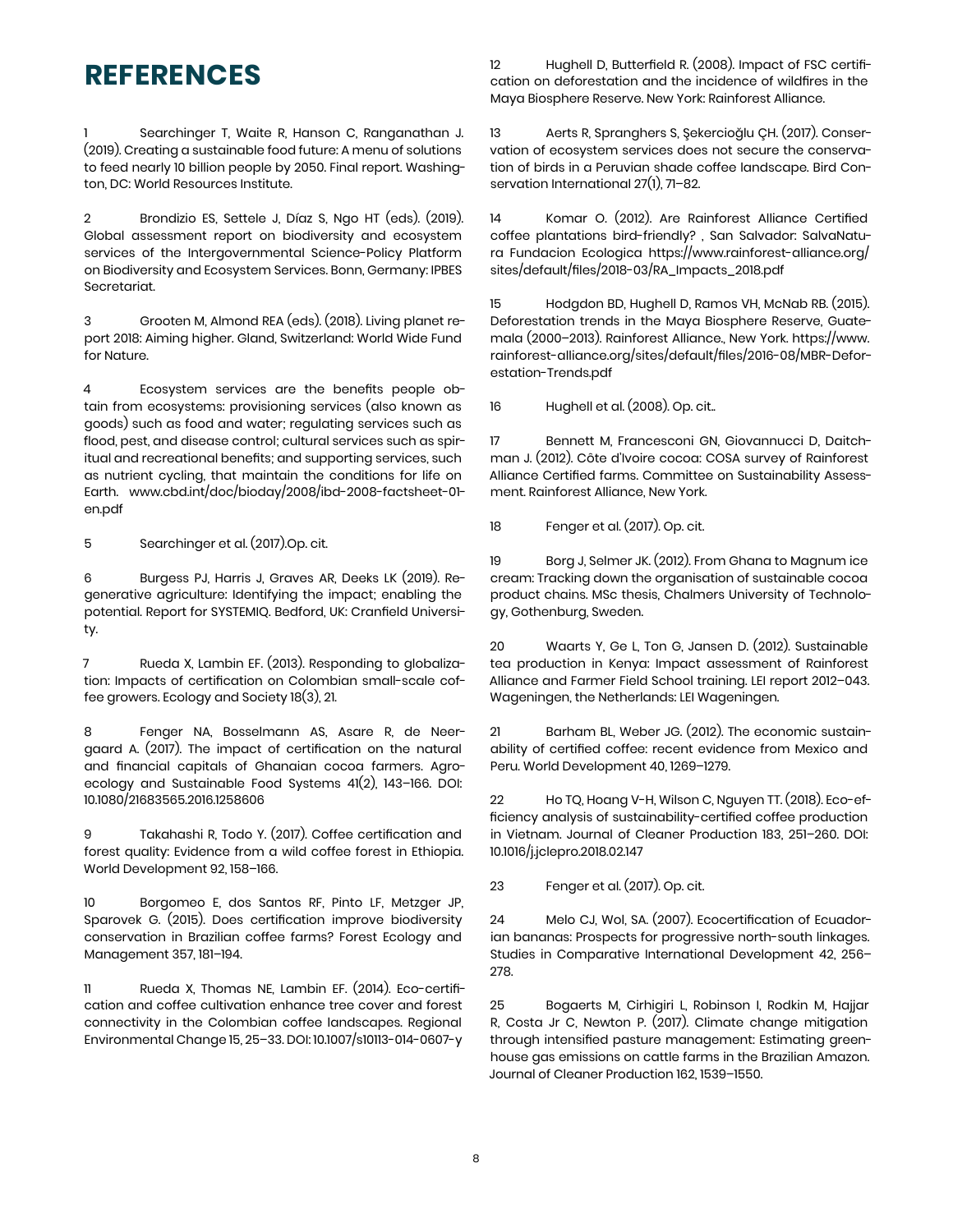26 García C, García J, Ochoa G, Mora JC, Castellanos JF. (2014). Impact evaluation of UTZ Certified Coffee Program in Colombia (2008–2012). Manizales, Colombia: Centro de Estudios Regionales Cafeteros y Empresariales (CRECE)..

#### 27 Barham et al. (2012). Op. cit.

28 Deppeler A, Fromm I, Aidoo R. (2014). The unmaking of the cocoa farmer: Analysis of benefits and challenges of third-party audited certification schemes for cocoa producers and laborers in Ghana. International Food and Agribusiness Management Association (IFAMA) Scientific Research Symposium, Cape Town, South Africa, June 16–17, 2014.

29 Ho et al. (2018). Op. cit.